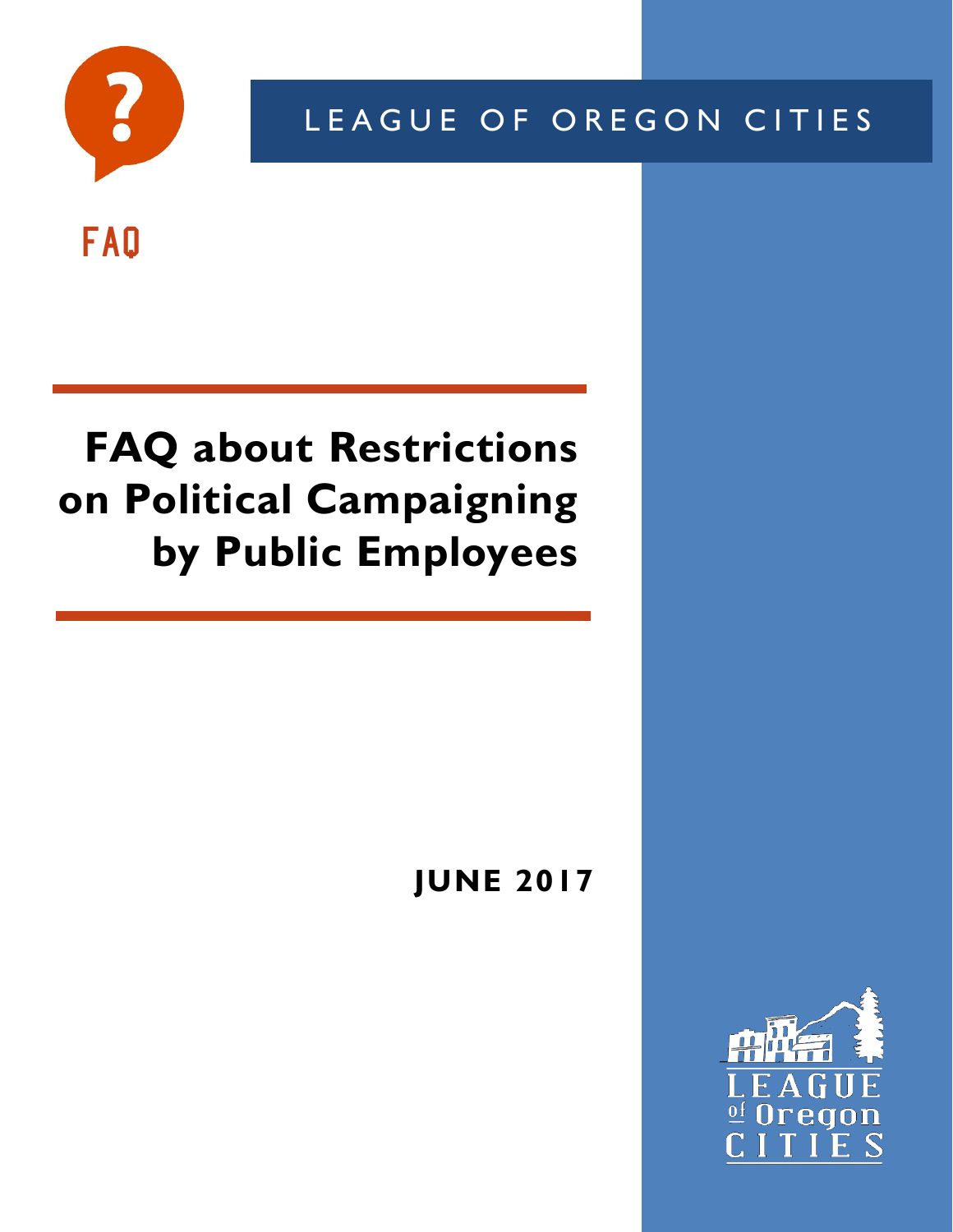# **Restrictions on Political Campaigning by Public Employees: Frequently Asked Questions (FAQ)**

Public employees are required to follow certain laws and regulations that do not apply to private employees. For example, state and federal laws place important restrictions on public employees who engage in political activity. This FAQ is designed to provide some basic information on prohibitions on political activity by public employees. It is not designed to provide legal advice or serve as a substitute for legal counsel. City officials are encouraged to consult with their city attorney if they have specific questions about whether a certain course of conduct conforms to the law.

## **1. Are Public Employees Prohibited from Engaging in Political Activity?**

Yes, in certain situations. All citizens have the right to engage in political discourse, assemble and petition the government for a redress of grievances. Indeed, free political discourse has been described as a "political duty," and the "fundamental principle of American government."<sup>[1](#page-1-0)</sup> Like all rights, however, the right to political discourse is not absolute. Federal and state laws limit where and when public employees may engage in political activity.<sup>[2](#page-1-1)</sup> In Oregon, **ORS 260.432** prohibits public employees from engaging in political activity while on the job during working hours.

## **2. When Does ORS 260.432 Apply?**

 $\overline{a}$ 

ORS 260.432 applies in the following circumstances:

- For initiative, referendum and recall petition efforts, as soon as the prospective petition is filed with the appropriate elections filing officer.
- For a ballot measure referred by a governing body as soon as the measure is certified to the ballot. A county, city, or district measure is certified to the ballot when the elections official files the referral with the county election office.
- For a candidate, as soon as the person becomes a candidate under the definition in ORS  $260.005(1)(a)$ .
- For political committees, whenever the political committee is active.

<span id="page-1-0"></span><sup>1</sup> *Whitney v. California*, 274 US 357, 375 (1927) (Brandeis, J., concurring), *overruled in part by Brandenburg v. Ohio*, 395 US 444 (1969).

<span id="page-1-1"></span><sup>&</sup>lt;sup>2</sup> Certain public employees—including state and local who work in federally funded programs—are prohibited from engaging in specified political activities under the 1939 Hatch Act, 5 U.S.C. §§ 1501–1508. The U.S. Office of Special Counsel investigates alleged violations of the federal Hatch Act. For additional information, please visit [https://osc.gov/pages/hatchact.aspx.](https://osc.gov/pages/hatchact.aspx)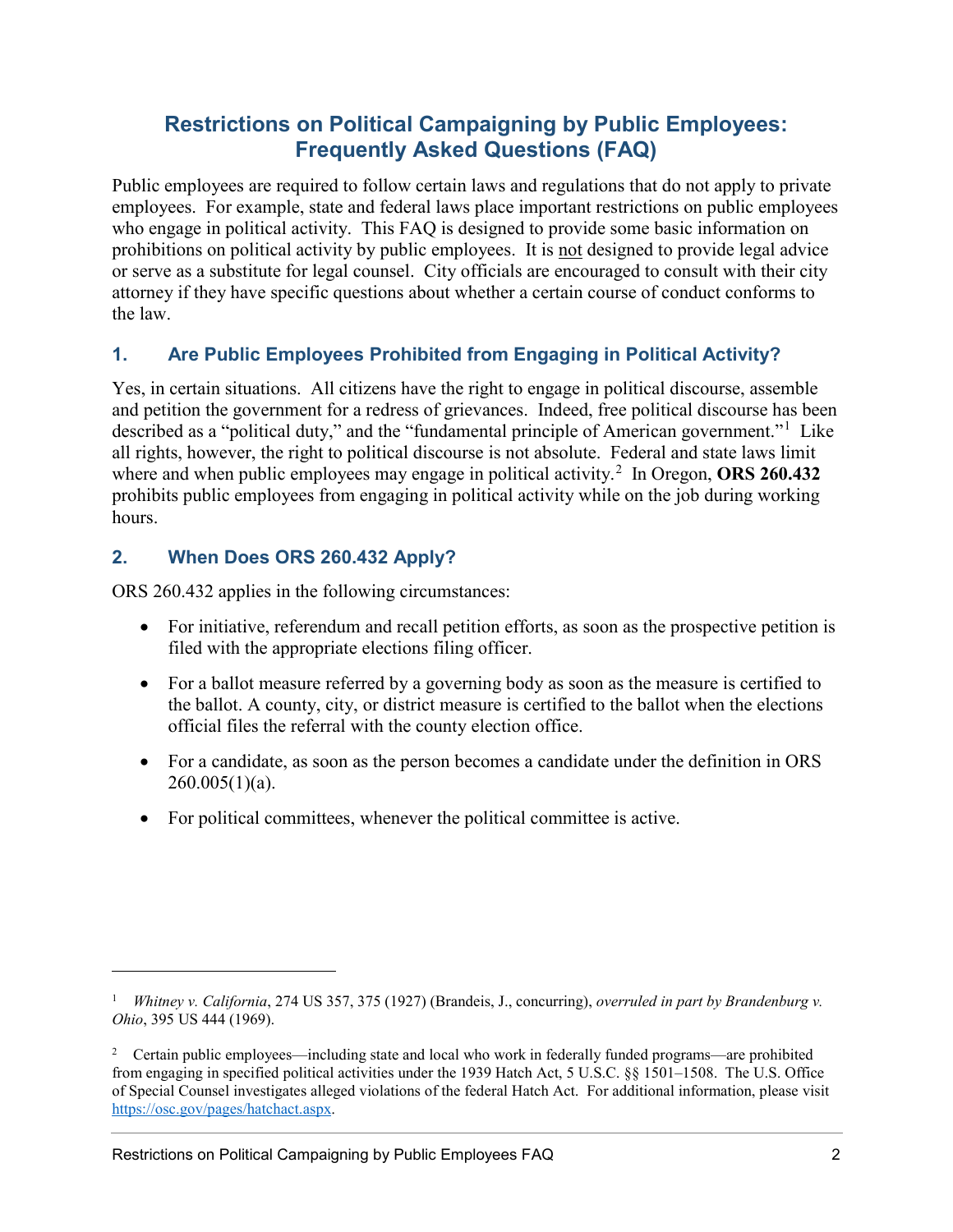# **3. What Does ORS 260.432 Prohibit?**

Essentially, ORS 260.432 prohibits public employees from using their work time to support or oppose measures, candidates, recalls, petitions or political committees. Supporting or opposing political issues that do not fall into any of those categories is not prohibited.

It may be easier to conceptualize ORS 260.432 by breaking the prohibition down into its elements:

- a) Public employees may not;
- b) Support or oppose measures, candidates, recalls, petitions, or political committees;
- c) While on the job during working hours.

## **4. Can Public Employees Express Personal Political Views While on the Job?**

Yes. Public employees generally may display political stickers on their personal vehicle and post political signs in their workplace, subject to employer policies. Also, the law does not restrict the right of a public employee to verbally express political views during their personal time. Public employees may wear political buttons or clothing on the job so long as doing so does not violate their employer's policies.

As an example, suppose Measure 123 will fund a new city library. City employees are permitted to wear buttons or shirts that say, "Vote Yes on Measure 123" while on the job. The city itself would be prohibited, however, from distributing those same buttons and sending an email encouraging city employees to wear the buttons on election day.

Finally, note that public employee unions are permitted to have designated bulletin boards to post information in the workplace. The content of a union bulletin board is determined through collective bargaining and is not subject to ORS 260.432.

# **5. Who is a "Public Employee"?**

A "public employee" is anyone employed by a "public employer," as that term is used in ORS 260.432(5)(b). Public employers include the state, counties, cities and districts. Some examples of who is and who is not a public employee include:

- Appointed board members and commissioners are considered "public employees" when acting in their official capacity.
- Volunteers that receive no compensation are not public employees.
- Contractors are not public employees, but public employees are prohibited from directing government contractors to engage in political activity as part of the contracting service.

# **5. Are Elected Officials "Public Employees"?**

No. Under ORS 260.432(4), elected officials are not considered public employees. However, elected officials are prohibited from directing other non-elected public employees to engage in political activity.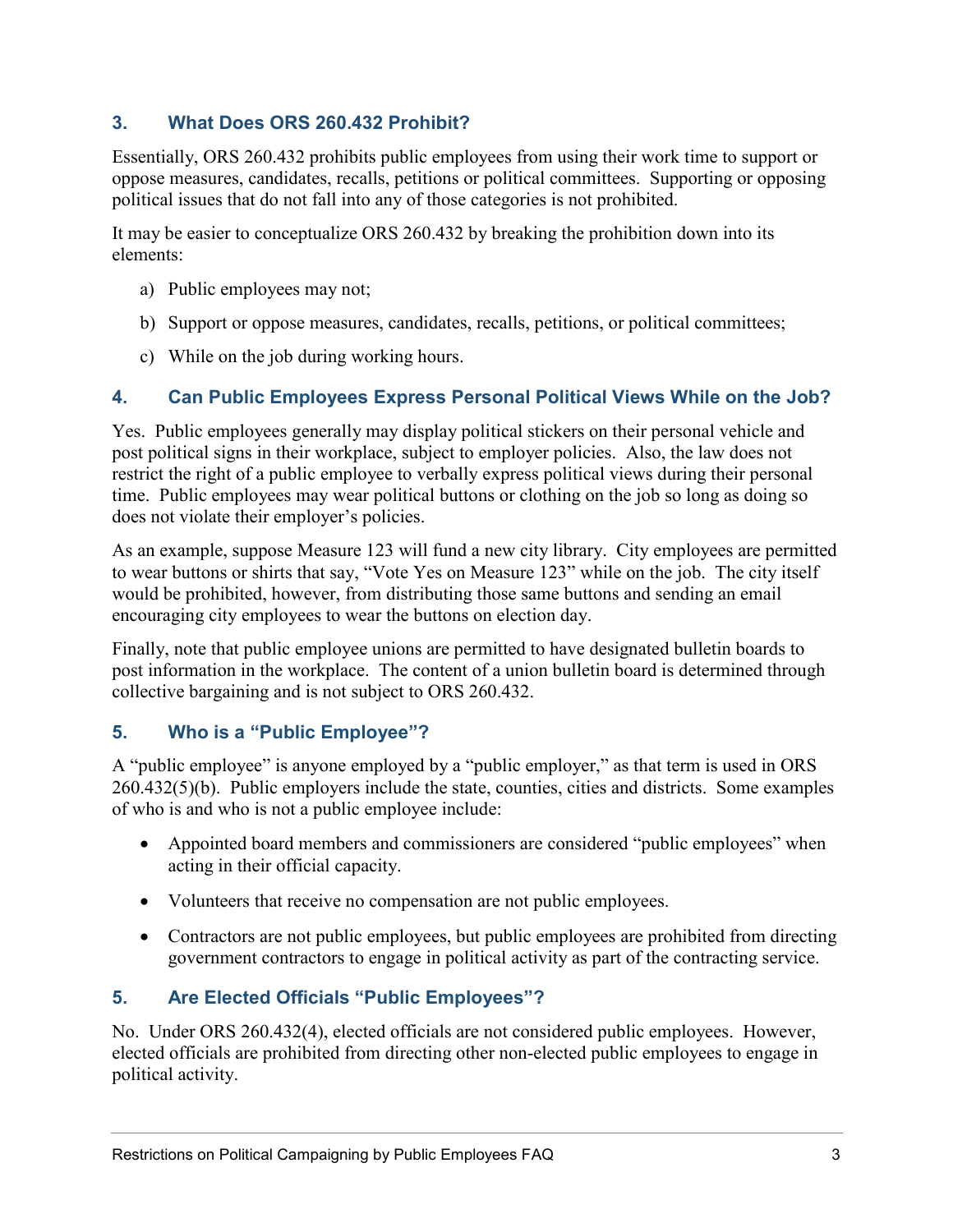#### **6. Can a City Council Require City Employees to Distribute Flyers in Support of a Local Ballot Initiative?**

No. As noted above, elected officials are prohibited from directing non-elected public employees to engage in prohibited political activities.

# **7. When is a Public Employee "On the Job?"**

It is not always easy to determine when an employee is on the job, especially a salaried employee. Generally, an employee is "on the job" while performing work in an official capacity, regardless of when or where the work is performed. For example, if a school principal attends an evening PTA meeting at her school, the principal is prohibited from asking parents to vote in favor of a local ballot measure that would help raise money for the school district. The school principal is performing one of her essential job duties by meeting with parents at the PTA meeting, and so cannot engage in prohibited political activity.

Further, if a public employee applies for an expense reimbursement for a certain function, that function is considered part of the employee's official capacity.

The following is a list of common activities that are always performed in an official capacity:

- Posting material to an official website.
- Drafting or distributing an official publication.
- Appearing at an event as the representative of the jurisdiction.

#### **8. I Want to Engage in Political Activity During my Personal Time, but Everyone Knows I'm a Public Employee. What Should I Do?**

ORS 260.432 only prohibits politically activity when a public employee is acting in an official capacity. Public employees are free to engage in political activity when acting in a personal capacity. If there is any potential for confusion about whether an employee is acting in a personal or official capacity, the employee should state that they are acting solely in their personal capacity and do not represent the views of their employer.

# **9. Are Public Employee Permitted to Engage in Legal Challenges?**

Public employees are permitted to engage in legal court challenges as a part of their official capacity. Public employees may testify, provide declarations or affidavits, and respond to discovery requests.

# **10. Are Public Employees Permitted to Engage in Lobbying?**

Legislation is not covered by ORS 260.432. Thus, public employees are free to lobby governing bodies.

# **11. Can a Public Body Make Public Property Available for Political Activity?**

Yes. A public body may make its property available for political activities, but must grant equal access for all political groups to use the property. Equal access includes charging the same fee or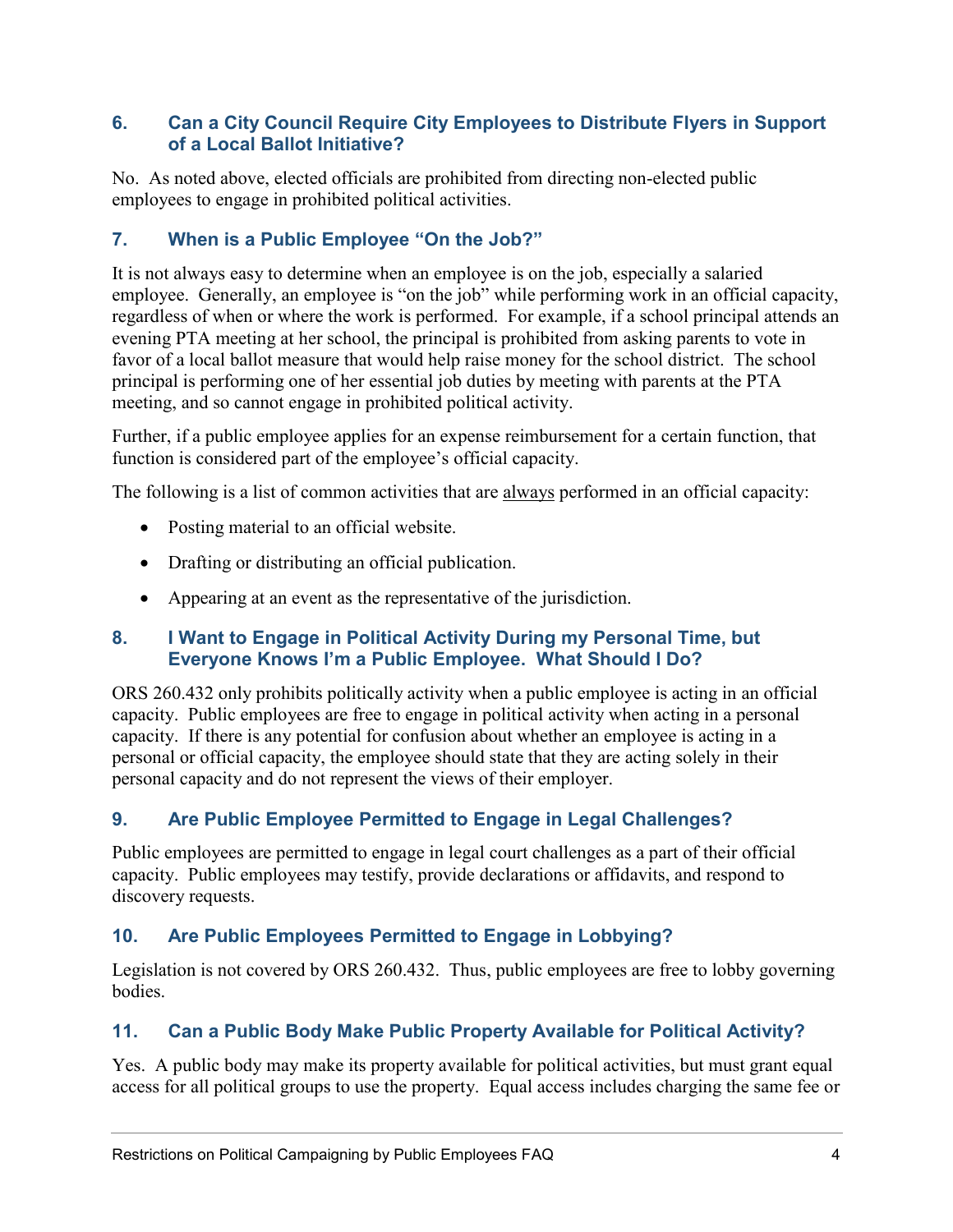requiring the same permit of all groups. Note that public agencies may have their own policies regarding the use of public property for political activities.

#### **12. What if Someone Thinks that a Public Employee is Improperly Engaging in Political Campaigning?**

Any Oregon elector is permitted to file a complaint with the Secretary of State Elections Division alleging that a public employee or employees violated ORS 260.432. The Elections Division can also initiate its own investigation.

#### **14. How Can I Contact the Elections Division?**

255 Capitol Street NE, Suite 501 Salem, OR 97310-0722 Tel: 503-986-1518 Fax: 503-373-7414 [www.oregonvotes.gov](http://www.oregonvotes.gov/)

#### **13. Can a Public Employee be Liable for Engaging in Prohibited Political Activity?**

The Elections Division has authority to issue civil penalties for violations of ORS 260.432. Alleged violators are permitted to contest those penalties in an administrative hearing process.